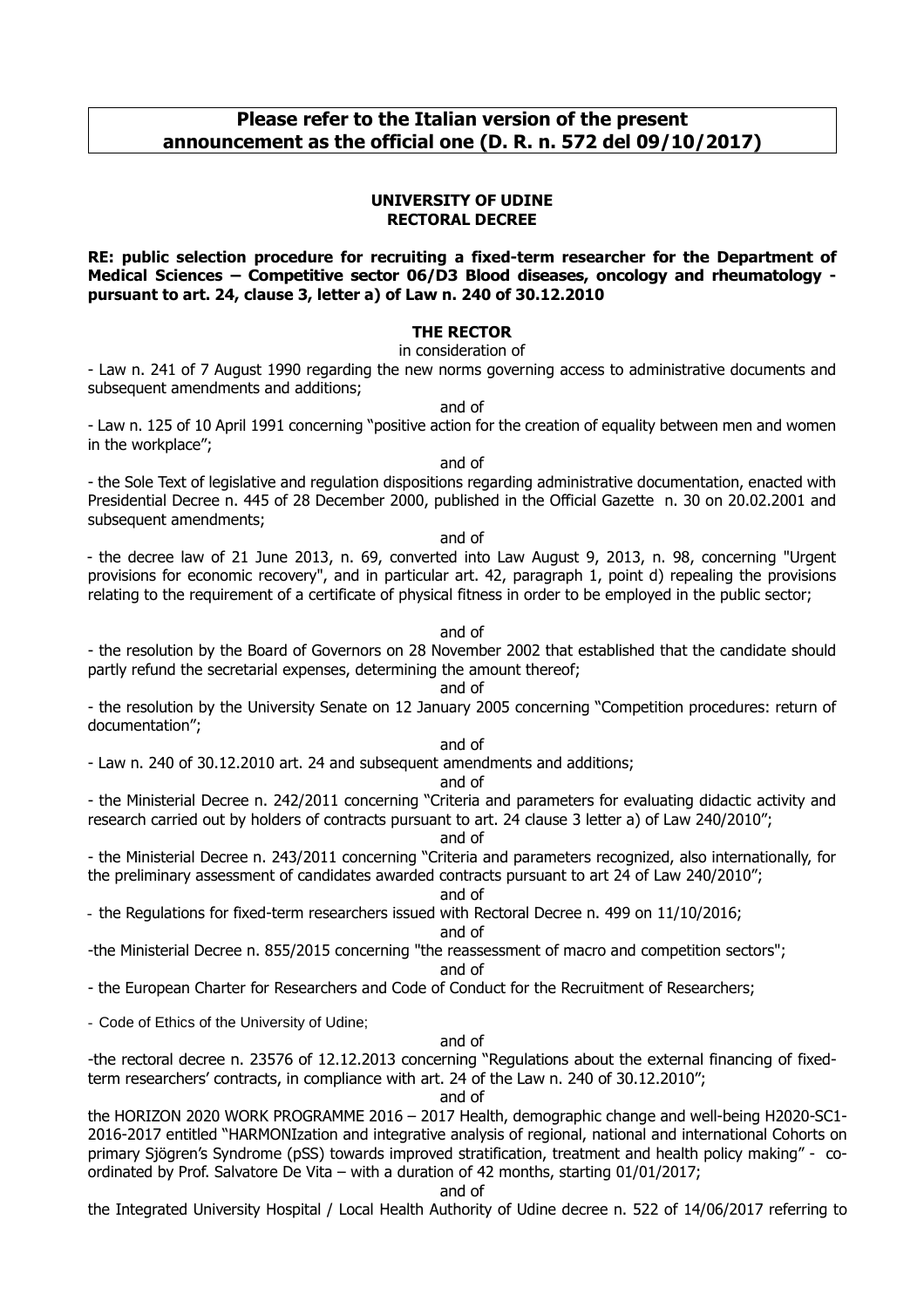"The Transfer of funds to the University of Udine for clinical and experimental rheumatology";

and of

the note of 10/10/2016 by means of which Roche Spa, established in Monza (MI), makes a charitable donation in favour of the Department;

and of

-the deliberation of the Department of Medical Sciences dated 20/09/2017 with which requires the opening procedure for the recruitment of a temporary researcher, pursuant to art. 24, paragraph 3, letter a) of Law 240/10, for the duration of three years, for the competition sector 06/D3 Blood diseases, oncology and rheumatology, using the above mentioned funds;

#### and of

-the deliberation of the Department of Medical Sciences mentioned above provides a possible extension, only one time, for an additional two years, after a positive evaluation of the teaching and research activities and depending on any possible future and sufficient funding to cover the additional two years;

and of

- the authorizations of the University Senate on 26/09/2017 and the Board of Governors on 29/09/2017;

having ascertained

- the need to fill the post by immediately issuing the announcement,

HEREBY DECREES

## **Article 1**

A public selection is hereby announced, by means of a comparative assessment, to recruit a fixed-term researcher pursuant to art. 24 clause 3 letter a) of Law n. 240 of 30.12.2010, based on the following specifications:

## **Department of Medical Sciences**

# **Competition sector: 06/D3 Blood diseases, oncology and rheumatology**

**Profile:** Scientific-disciplinary sector MED/16 Rheumatology

**Duration of contract:** three years, extendible for two years only and once only, conditional on the finding of suitable funding in the future to cover the other two years and a positive assessment of the didactic activities and research carried out

**Conditions**: full time, with 350 hours for didactic activities, additional didactics and services to students

## **Research Project:**

### "**HARMONIzation and integrative analysis of regional, national and international Cohorts on primary Sjögren's Syndrome (pSS) towards improved stratification, treatment and health policy making**"

The main aim of the research will be the same goal of the HarmonicSS project, which origins from the unmet needs in Sjögren's syndrome (SS), comprising the necessity to improve SS patients' clinical and scientific management and the development of health policies in SS, starting from the harmonization and integration of different European cohorts of SS affected patients. This aim to develop models of stratification and health policies, potentially applicable also for other diseases, mainly in the autoimmunity and cancer field. With the tools provided by the project, both the clinical and therapeutic management will be optimized, with a crucial role in this process attributed to the scientific research.

The activities to be performed by the researcher are:

1) the study of lymphoproliferation and B cellular expansion in different subgroups of SS patients at different stages of the disease (benign, pre-lymphomatous and lymphomatous) using bio-molecular, immunologic and histopathologic methodologies; the study of cytokines interaction, of B cells and others key cells involved in the beginning and the enhancement of inflammatory and lymphoproliferative process (such as salivary glands epithelial cells); the individuation of new potential biomarkers; the integration of obtained results and the correlation with clinical and laboratory data of patients and with already known biomarkers;

2) the management of the data collected during the project time-frame and during the immediately following phase with Data Manager functions.

The results achieved during the European project HarmonicSS will have to be moreover completed and disseminated. The data will also have to be integrated and monitored with the continuation of the research activity until the end of the three years' contract.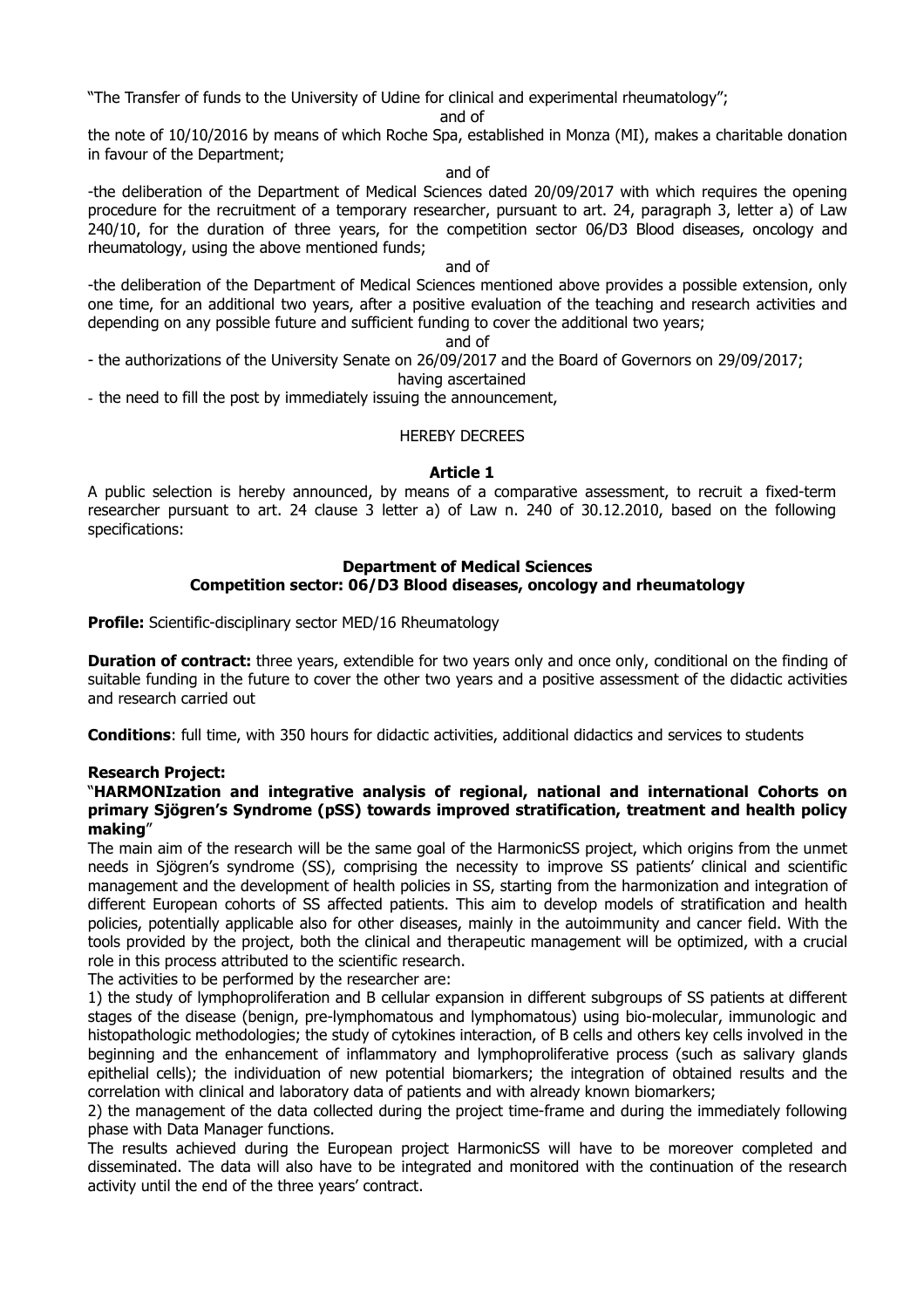## **Duration of the research programme:** 3 years

**Professor responsible:** Prof. Salvatore De Vita, University Associate Professor at the University of Udine – competitive sector 06/D3 – scientific-disciplinary sector MED/16

## **Specific functions and objectives allocated:**

The researcher will be responsible for the organization and the management of the research activities mentioned in point C.

More specifically, the researcher should:

- agree with the scientific director, prof. De Vita, the activities to be carried out in the Department of Medicine of the University of Udine, and in the Rheumatology Clinic of the University Hospital of Udine, which is UNIUD linked third party in the European Project "HarmonicSS";
- be responsible for the organization and the supervision of the activities of other personnel involved in the activities;
- be responsible, in his capacity of Data Manager, for the management of data collected during the project;
- regularly present and discuss the results achieved with the scientific director and with the other members of the research group;
- be actively involved in the dissemination of the results achieved by writing scientific papers and by participating in national and international meetings.

### **Didactic activities, additional didactics (60 hours) and services to students:**

The researcher will be expected to perform teaching and supplementary teaching activities at the Specialization Schools of Medicine, academic recruitment field 06/D3 "Blood Diseases, Oncology and Rheumatology". The researcher will also assist students as follows:

- individual interviews during office hours, to be scheduled at the beginning of the course
- supervision activities for trainees assigned in the research venues;
- follows undergraduates students as co-rapporteur;

- organization of seminars/workshops addressed to students attending the Specialization School of Medicine of the University of Udine.

### **Assistance activities:**

The researcher might perform health care activities in the Rheumatology Clinic of the University Hospital of Udine, taking into consideration the commitment of the responsible of the health facility in this respect.

### **Workplace:**

- Department of Medicine of the University of Udine (main venue);

- Rheumatology Clinic of the University Hospital of Udine, which is UNIUD linked third party in the European Project "HarmonicSS" (secondary venue);

- Other centers, partners in the framework of the project "HarmonicSS" (secondary venues).

### **Maximum number of publications to be presented:** twelve

### **Language required for the oral examination:** English

### **Article 2 Requirements for admission to the comparative assessment**

The procedure is open to Italian and foreign citizens having the following qualifications in the appropriate field of study and research:

Master's Degree (laurea magistrale) in Medicine and Surgery and a Specialization Degree in Rheumatology issued in Italy or recognized by the Italian Ministry of Health.

Candidates must also be registered as members of Italy's Order of Surgeons and Dentists.

The adjudicating commission shall evaluate the above requirements.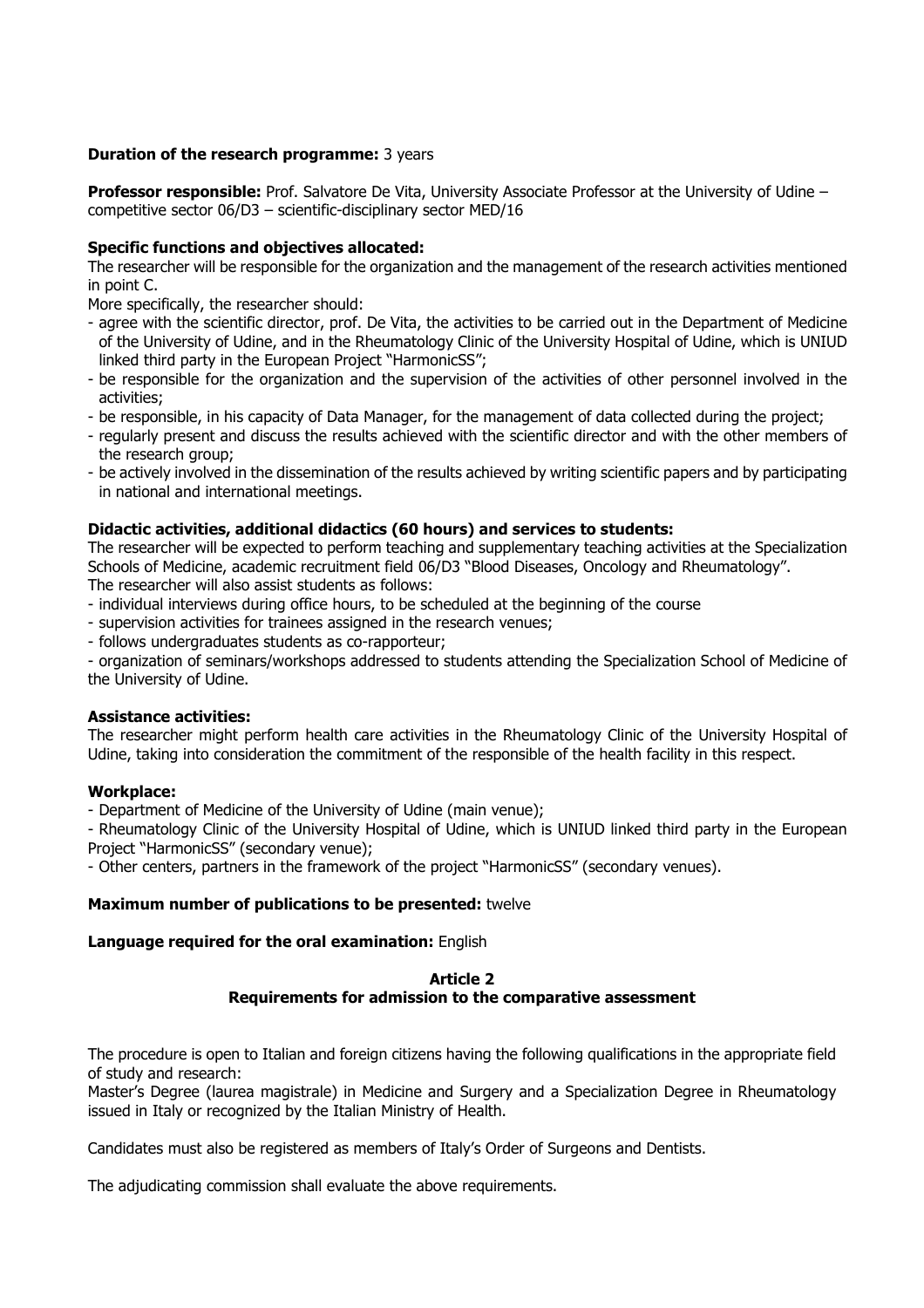The following categories are excluded from the comparative assessment:

- full and associate professors and researchers with permanent positions in Italian Universities, even if they have retired;

- those who have already had contracts with research grants and fixed-term researchers pursuant to arts. 22 and 24 of Law 240/2010 at the University of Udine or other Italian Universities, state-run or not, or on-line, and also those Bodies pursuant to clause 1 art. 22 of Law 240/2010, for a period which, added to the overall duration of three years envisaged for the contract announced, exceeds a total of 12 years, even if not continuously. For the purposes of the duration of such relationships, any periods spent on maternity leave, or for health reasons according to current legislation, shall not be considered;

- those who have any degree of family relationship or affinity, up to the fourth degree, or are connected by marriage, with a professor belonging to the Department proposing to issue the contract (http://www.uniud.it/cercapersone.htm?struttura=107603) or with the Rector, the Administrative Director or any component of the University Board of Governors (http://www.uniud.it/ateneo/organizzazione/organi/composizione.htm);

- those who are excluded from civil and political rights;

- those who have been dismissed or dispensed from a position at a Public Administration due to a persistent unsatisfactory performance;

- those who have been dismissed from another State position pursuant to art. 127 letter d) of Presidential Decree n. 3 of 10/1/1957;

- those who have criminal convictions incompatible with the standing of a public employee; a situation which would force the University, who has announced the competition, to withdraw all rights and reject the applications pursuant to art. 127, first clause, letter d) of the D.P.R. 10/01/1957, no. 3.

The requirements must be possessed on the date when the deadline for presenting the application for admission to the procedure expires.

Candidates are admitted to the comparative assessment only conditionally, and exclusion from the procedure due to a lack of the requirements is decided by a justified decree by the Rector, and notified to the candidate concerned.

The Administration guarantees equality and equal opportunities to men and women for access to and treatment in the workplace.

## **Article 3**

### **Application for admission**

Application for admission to the comparative assessment must necessarily be drawn up following the outline shown in attachment "A" for Italian candidates and attachment "B" for foreign candidates, which must be filled in in every part and signed by the candidate, otherwise the candidate will be excluded.

The application must be addressed to the University of Udine – Area Organizzazione e Personale – Ufficio Concorsi – Via Palladio 8, 33100 Udine.

The application must be presented within the established, non-extendible deadline, that is, within 30 days from the day following the publication of the announcement in the Official Gazette of the Republic of Italy. Otherwise the candidate will be excluded. If the deadline expires on a holiday, it is postponed to the first working day thereafter.

The options for presenting the application are as follows:

- hand in to the protocol Office (Ufficio Protocollo) (from Monday to Friday 9.00 11.30);
- send by registered post with notification of receipt within the established deadline. For this purpose the date of the post mark of the Post Office that accepts the application shall be the accepted date.
- send by Italian mailbox "Posta Elettronica Certificata" (PEC) to the address amce.postacert.uniud.it. The application and all the attachments are to be signed with a digital signature or a scanned written signature accompanied by a copy of the identity card in PDF/A or Adobe PDF format. In case of a scanned written signature the malibox of the electronic PEC will be that of the applicant.

The candidate who sends documentation via PEC need not subsequently send documents on paper.

Any application transmitted by a non-certified electronic mail address, or not in conformity with the dispositions of this clause, shall not be considered.

All publications must be numbered and the title of each file containing publications must include the relative enumeration of the documents and preferably not exceed 30 characters.

The maximum size supported by PEC is 20 MB. If the applicant wishes to present a number of attachments which exceeds that limit, he/she will have to submit the application with a first dispatch, enclosing a message to specify that part or all of the attachments will follow in successive dispatch(es), always before the deadline for the submission of the application. Each Certified Mail must include reference to the competition procedure. The University Administration declines all responsibility if the files sent by PEC are illegible.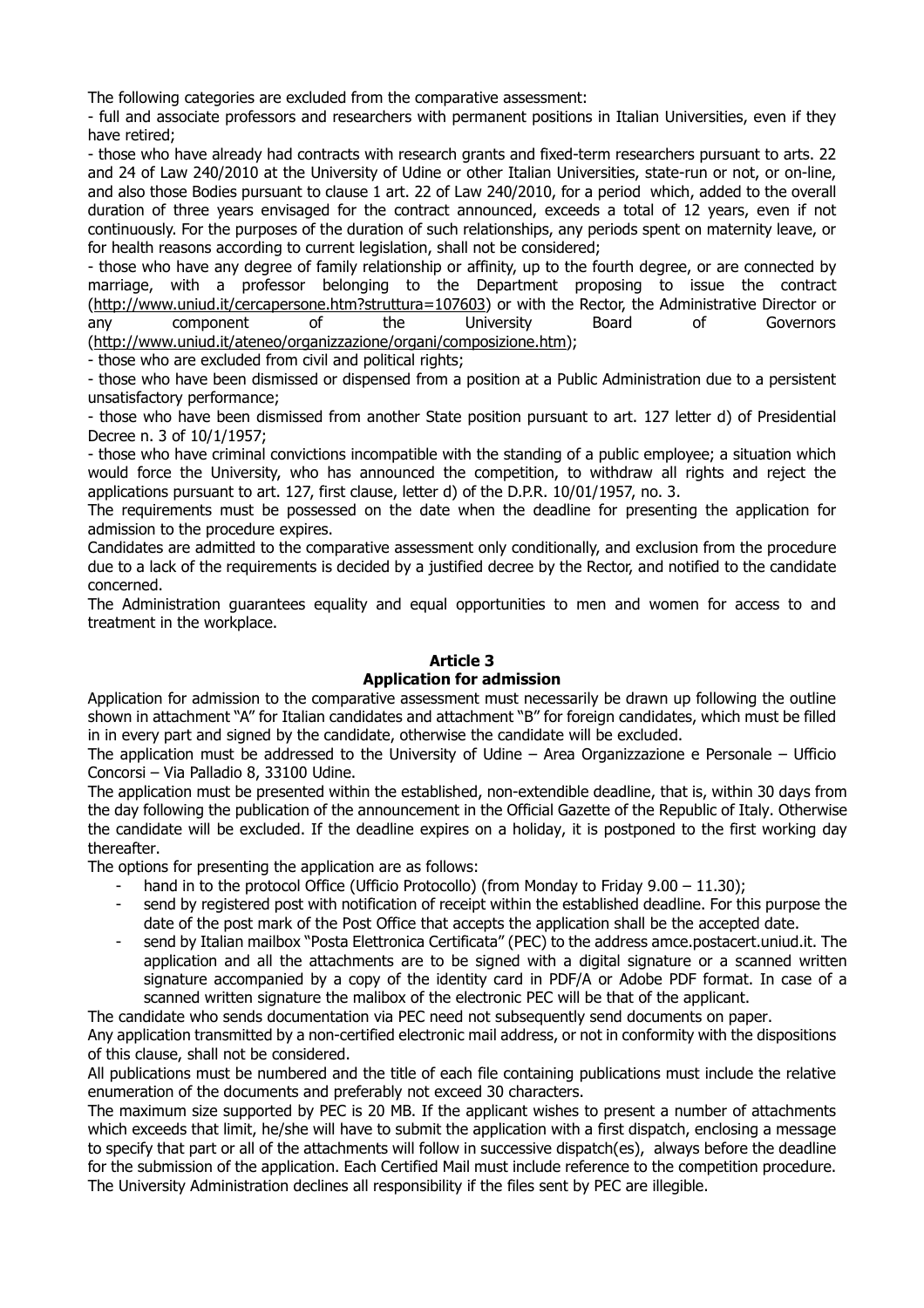Any candidate recognized as disable must specify in the application any equipment needed for his/her disability, pursuant to Law n. 104 of 05/02/1992.

Candidates are required to pay a contribution of €20 to the bank account n. 000040469443 (ABI 02008 CAB 12310 CIN R IBAN IT23R0200812310000040469443 BIC UNCRITM1UN6) at UNICREDIT BANCA Spa - Udine, in the name of the University of Udine, and must indicate as cause of payment: "Contribution for selection – Competition sector …".

The receipt of payment must be attached with the application.

The application must include an address where the candidate can receive correspondence regarding the public selection. Should the candidate give an Italian mailbox "Posta Elettronica Certificata (PEC), all messages regarding the public selection will be sent to that address.

The office to which the application was made must be informed of any change in address as soon as possible. The University Administration declines all responsibility if the candidate cannot be found and if communications are lost, due to an inexact indication of the address by the candidate, or due to a late communication, or noncommunication, of any change in address as indicated in the application. The University Administration also declines all responsibility for any late delivery, or non-delivery, of communications relating to the competition for reasons not imputable through gross negligence to the Administration but to postal or data transmission errors, to third parties, to fortuitous events or to force majeure.

The documents attached to this application will be evaluated in accordance with art. 7 of the notice.

The candidate must attach with the application:

1) photocopy of ID;

2) photocopy of Tax Code;

3) curriculum drawn up according to attachment "D", signed by the candidate and with the following attachments:

a) list of qualifications;

b) list of scientific publications to his/her name;

c) list of scientific publications presented for the selection process (within the maximum number of twelve as established by art. 1 of the announcement);

4) documents and qualifications that the candidate considers useful for the purposes of the selection;

5) publications point 3) letter c) that the candidate considers useful for the purposes of the selection (within the maximum number of twelve as established by art. 1 of the announcement);

6) receipt of payment of  $\epsilon$ 20.

If the application is sent in paper form, the application, documents, qualifications and publications are to be placed also on an optical or electronic storage medium, e.g. a CD or a USB stick, in PDF/A or Adobe PDF format. The applicant shall vouch, on his own responsibility, that this corresponds to the paper documentation.

It is not allowed to present attachments to the application in the form of links to files residing on "storage/online file sharing services" or Web pages.

The documents coming from abroad by foreign authorities must be legalized by the Italian diplomatic or consular representatives abroad and, if written in a foreign language, endorsed with a certified translation into Italian of the foreign text by the competent diplomatic or consular office or by an official translator.

Italian and EU citizens may:

- send the original qualifications, authenticated copies (also in PDF/A or Adobe PDF format) or copies declared in conformity with the original with a substitute declaration pursuant to arts. 46 and 47 of the Presidential Decree 445/2000, completing attachment C;

- otherwise, a substitute certification declaration or affidavit may be sent, completing the curriculum in conformity with attachment D.

Non-EU citizens authorized to stay in Italy pursuant to current norms, may use substitute declarations pursuant to arts. 46 and 47 of the Presidential Decree 445/2000, but only to the extent that they are used to prove conditions, facts and personal qualities that can be certified or attested by Italian public bodies.

Non-EU citizens not authorized to stay in Italy must document conditions, facts and personal qualities using certificates or statements issued by the competent authority of the foreign State.

Such documents must be legalized by the Italian diplomatic or consular delegations abroad: if written in a foreign language, they must also have the Italian translation, certified as being in conformity with the foreign text, by the competent diplomatic or consular delegation or by an official translator.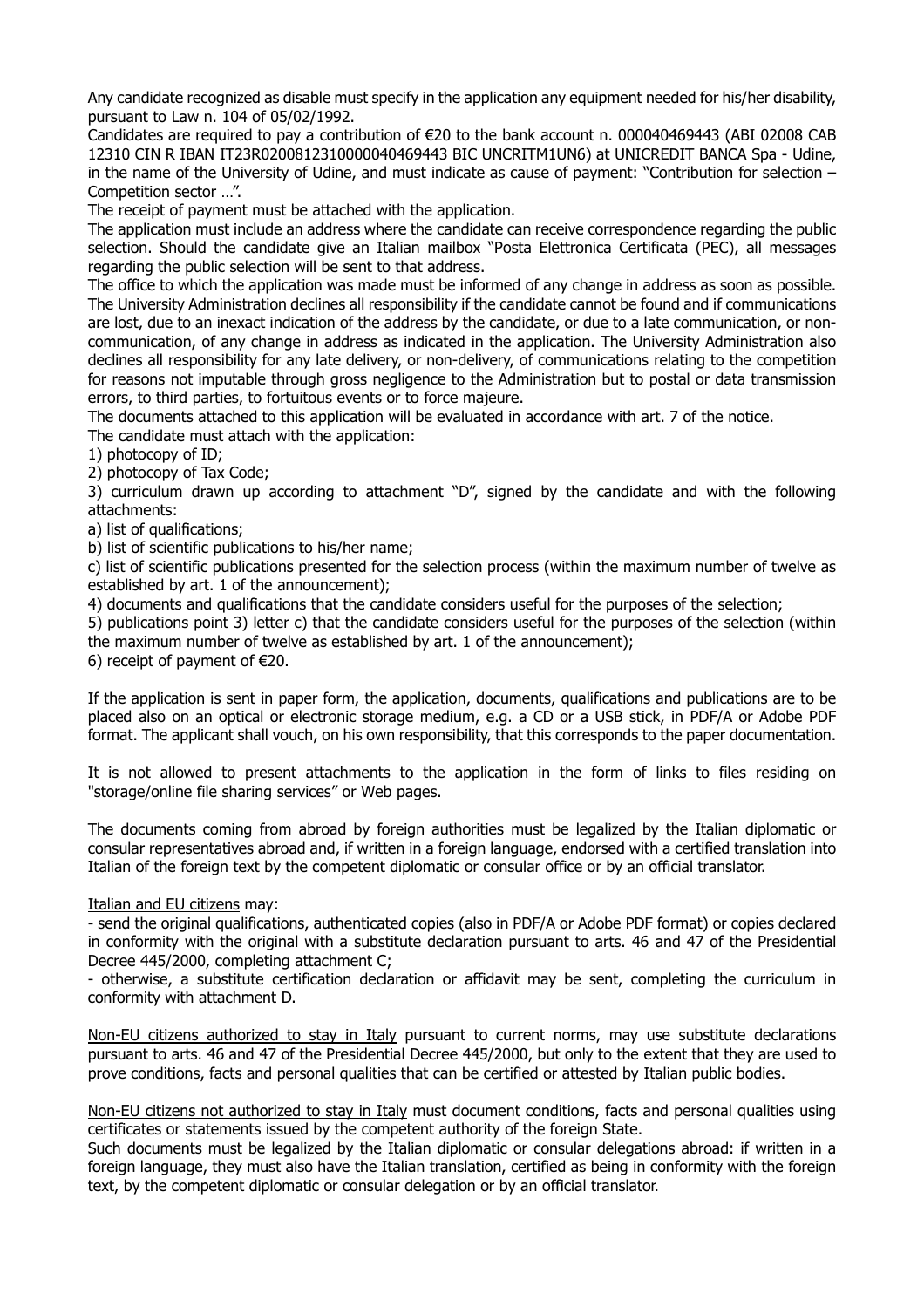If the subject of the substitute declaration is not well identified in its nature, duration, temporal placement and body concerned, then the adjudicating commission may not take it into account.

Pursuant to the dispositions of art. 15 of Law n. 183 of 12.11.2011, the Administration does not accept certificates issued by Italian Public Administrations with regards to status, personal qualities and facts: these must always be substituted by substitute certification declarations or affidavits pursuant to arts. 46 and 47 of the Presidential Decree 445/2000.

It is not allowed to make reference in the present application to documents or publications already presented to this or other Administrations, or to documents and publications already enclosed to a different application for a different competition.

Applications that do not arrive within the deadline established by the announcement will not be taken into consideration, and no additional documentation will be admitted.

#### **Article 4 Publications**

The candidate produces his/her publications, maximum twelve as established by art. 1 of the announcement, including the Ph.D. thesis, in the original copy or declaring that the copy is in conformity (also in PDF/A or Adobe PDF format) using a substitute declaration of the affidavit, completing attachment "C".

The publications must include the date and place of publication.

Only publications or texts accepted for publication according to current norms will be taken into consideration, plus essays contained in miscellaneous works and articles in journals in paper or digital form, excluding internal notes or departmental reports. The Ph.D. thesis or equivalent qualifications will be taken into consideration even if the conditions as per the present clause are not met.

For works printed in Italy the filing requirements pursuant to Law n. 106 of 14.4.2004 must be respected, and the fact must be certified by suitable documentation or by a substitute declaration (attachment C) to be attached with the application.

If the candidate presents a greater number of publications as those required, the adjudicating commission will make an assessment of them the same a number equal to the limit referred to above and in the order listed in the "List of presented publications" by the candidate. In case the candidate does not present such a list, in a number equal to the above limit, there will be taken into account the most recent publications;

## **Article 5 Withdrawal from procedure**

Notification of withdrawal from the selection process, duly signed and dated, must be given as soon as possible to the University of Udine following the procedure outlined in art. 3.

### **Article 6 Adjudicating Commission**

The Adjudicating Commission shall be appointed by the Rector subject to the proposals made by the relevant Academic Department.

If the candidates have any objection to one or more of the members of the adjudicating Commission, these must be made to the Rector within the non-extendible deadline of thirty days from the publication of the decree on the online notice board of the University.

Any details will also be made available on the site:

http://www.uniud.it/it/ateneo-uniud/concorsi-bandi-uniud/bandi-docenti-ricercatori/ricercatori-tempodeterminato-uniud

## **Article 7 Evaluation**

The candidate is selected by means of a preliminary evaluation of the candidates with a reasoned and analytical assessment of the qualifications, curriculum and scientific production, including the Ph.D. thesis.

The adjudicating commission shall make a reasoned evaluation following a comparative assessment, with reference to the specific competition sector and the profile indicated in art. 1, of the curriculum and the following qualifications, duly documented, of the candidate:

a) Ph.D. or equivalent, or, for the fields concerned, medical specialization diploma or equivalent, obtained in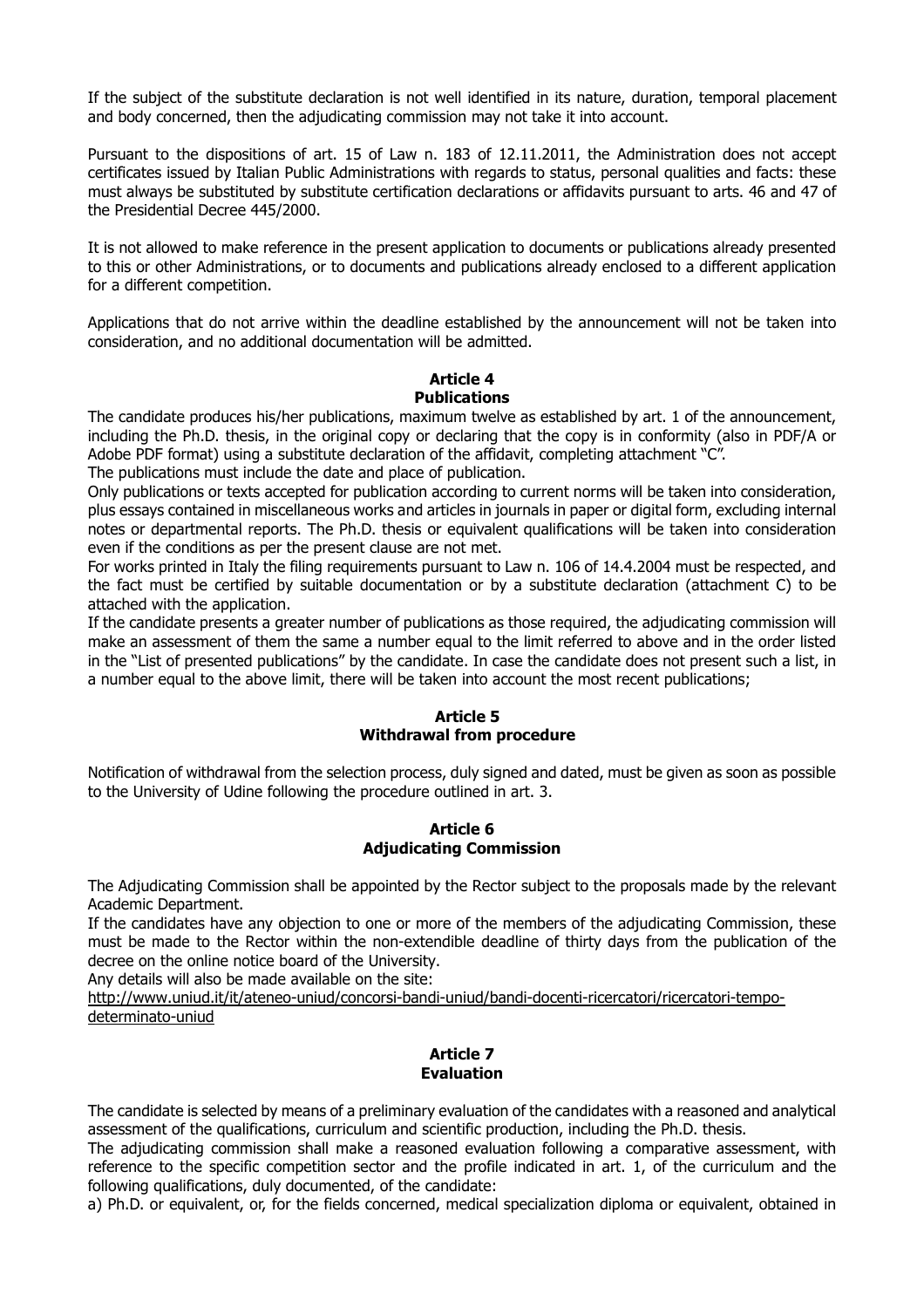Italy or abroad;

b) any didactic activities at University level, in Italy or abroad;

c) documented activity in training or research at qualified Italian or foreign institutions;

d) documented activity in the clinical field related to the competition sectors in which such specific competences are required;

e) planning activities related to the competition sectors in which such activities are envisaged;

f) organization, management and coordination of national and international research groups, or participation in such groups;

g) ownership of patents related to the competition sectors in which it is envisaged;

h) speaker at national and international conferences and conventions;

i) national and international prizes and awards for research;

j) European specialization diploma recognized by international Boards, related to the competition sectors in which it is envisaged.

Each qualification is evaluated by specifically considering the significance that it has with regard to the quality and quantity of the research carried out by the individual candidate.

The adjudicating commission shall make the comparative assessment of the publications as per art. 4 based on the following criteria:

a) originality, innovation, methodological rigour and relevance of each scientific publication;

b) congruency of each publication with the competition sector for which the process is announced and with the profile indicated in art. 1, or with inter-disciplinary themes connected thereto;

c) scientific relevance of the editorial location of each publication and its diffusion inside the scientific community;

d) analytical determination, also based on criteria recognized in the relative international scientific community, of the individual contribution of the candidate if he/she participates in collaborative work.

The adjudicating commission shall also evaluate the overall consistency of the candidate's scientific production, its intensity and continuity over time, taking into account any periods, properly documented, which the candidate involuntarily spent away from research, with particular reference to parenting.

Within the framework of the competition sectors where there is a consolidated use thereof at an international level, when assessing the publications the commission shall also make use of the following indicators, referred to the deadline for the candidature:

a) total number of citations;

b) average number of citations per publication;

c) total impact factor;

d) average impact factor per publication;

e) combination of the previous parameters able to optimize the impact of the candidate's scientific production (Hirsch index or similar).

The adjudicating Commission, in respect of current norms concerning author's rights, shall use the publications presented by the candidate exclusively for reasons of the present application.

Following the preliminary assessment, between 10 and 20 percent of the comparatively most meritorious candidates, and in any case no fewer than six, shall be admitted to the public discussion with the commission of their qualifications and scientific production; the candidates shall all be admitted to the discussion if there are six or fewer candidates.

The result of the preliminary assessment will be published on the University on-line noticeboard, and the University website.

Simultaneously with the discussion of the qualifications and publications, with a suitable oral test, an adequate knowledge of the English language is verified.

After the discussion, points are awarded to the qualifications and to each of the publications presented by the candidates admitted.

The maximum number of points that can be awarded for qualifications and publications is 100, subdivided as follows:

| - qualifications | 50 points |
|------------------|-----------|
| - publications   | 50 points |

Candidates must present themselves for the discussion with a valid ID or equivalent document pursuant to art. 35 clause 2 of Presidential Decree 445/2000.

Candidates will be notified of admission to the discussion no earlier than twenty days prior to the date discussions will take place. Notification will be by means of registered letter with acknowledgement of delivery or Italian mailbox "Posta Elettronica Certificata (PEC) if the candidate gave such an address in their application.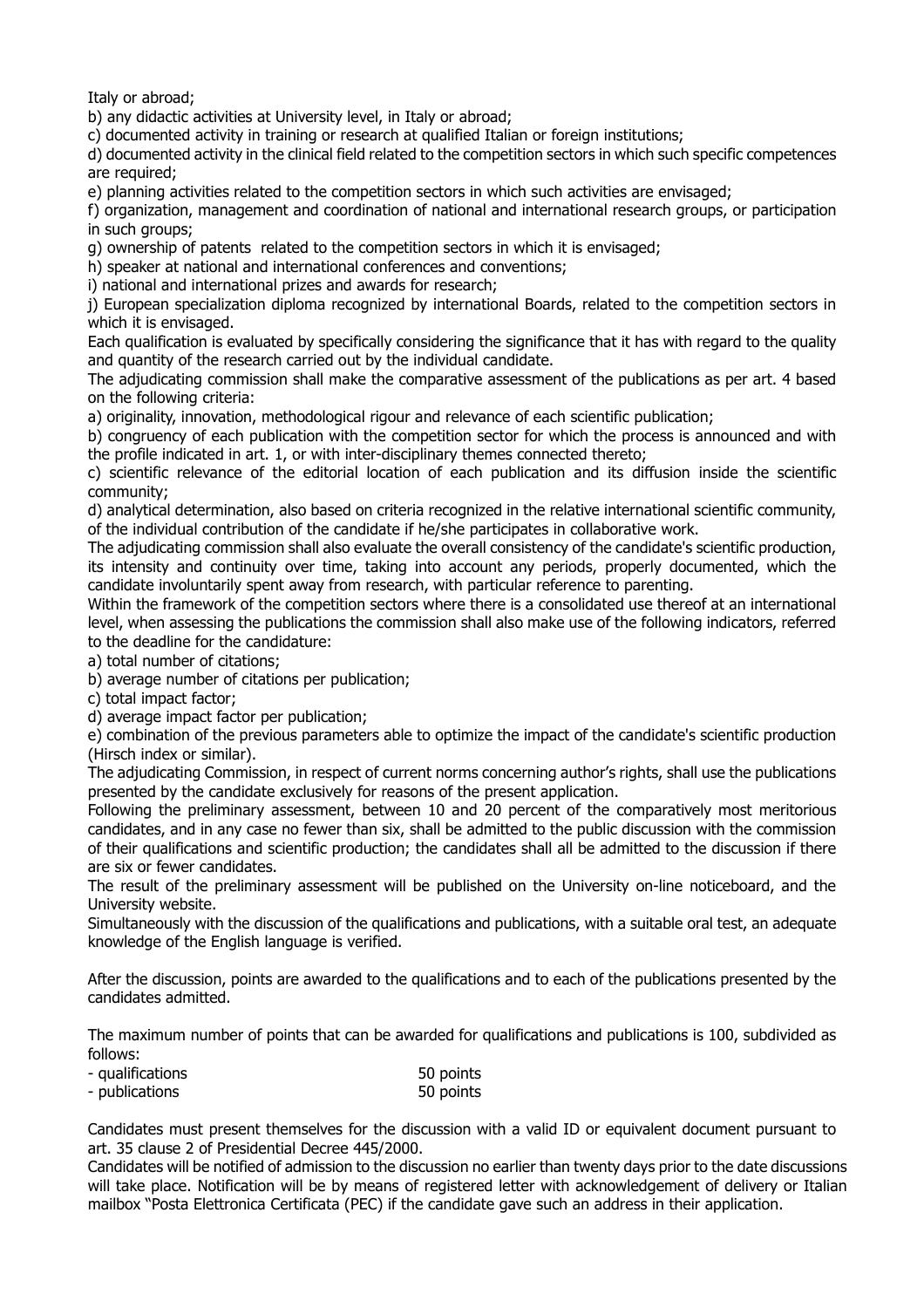The date of the discussion will be published on the site:

http://www.uniud.it/it/ateneo-uniud/concorsi-bandi-uniud/bandi-docenti-ricercatori/ricercatori-tempo-

determinato-uniud

Any candidate summoned who does not present himself/herself for the discussion will be deemed to have explicitly and definitively renounced his/her participation in the selection.

At the end of their deliberations, the adjudicating commission, based on the points awarded to the qualifications and publications, declare the winning candidate and draw up the classification.

## **Article 8 Validity of the records**

The records of the adjudicating commission consist of the minutes of the meetings and the attachments thereto, the final classification and the report summarizing the work performed.

Within thirty days of the records being handed in, and after verifying that the procedure was correctly carried out, the Rector approves the records with a decree. Otherwise, the Rector shall return the papers to the adjudicating commission, at the same time assigning to it a deadline to regularize them.

The decree approving the records, the final report and the final classification will be made public on the University's on-line noticeboard and web site.

Within sixty days of the records being approved, the Department shall formulate the proposal to call the successful candidate, upon a favourable vote by the absolute majority of full and associate professors, which must be approved by a decision of the Board of Governors.

Only in the event of the highest ranked candidate declining the job offer will it then be offered to the next candidate(s) on the short list.

## **Article 9 Return of documents and publications**

Documents and publications attached to the application will be returned by post to those candidates who so request, 180 days after the publication of the decree approving the records and within the following 30 days. Publications presented as originals for which no request for return is made shall be sent to the Inter-Departmental Libraries Center, to further increase the University book stocks.

All the remaining documentation shall be eliminated according to legal norms.

The candidate must indicate, when he/she applies, whether he/she wishes the documentation to be returned.

### **Article 10**

### **Documents required for drawing up the contract**

The successful candidate is called by the Rector.

If he/she is an Italian or other EU citizen, the successful candidate must send the following documentation within the deadline established by the Administration, otherwise the appointment shall lapse:

1) Declaration pursuant to Presidential Decree 445/2000, attesting:

a) that the candidate was in possession of his/her civil and political rights on the expiry date of the announcement;

b) any lawsuits pending on the expiry date of the announcement;

c) family unit;

d) that he/she has no other positions working for the State, local Bodies, other public administrations or private bodies or, otherwise, that he/she opts for the new position.

For the whole duration of the contract the researcher, if employed by State administrations, shall be put on leave without pay or national insurance contributions, or taken off the permanent staff if such position is envisaged by the regulations of the employing structure.

If not an EU citizen, the researcher must present the following documents, within the deadline established by the Administration and according to the provisions of clauses 2, 3 and 4 of art. 3 of Presidential Decree 445/2000, otherwise the appointment lapses:

1) Birth certificate.

2) Certificate equivalent to the general certificate of the judicial register issued by the competent Authority of the State where the foreign candidate is a citizen. If normally living in Italy pursuant to art. 3 of Presidential Decree 445/2000, as well as the above certificate, the foreign candidate must also self-certify that he/she has no penal convictions or pending charges.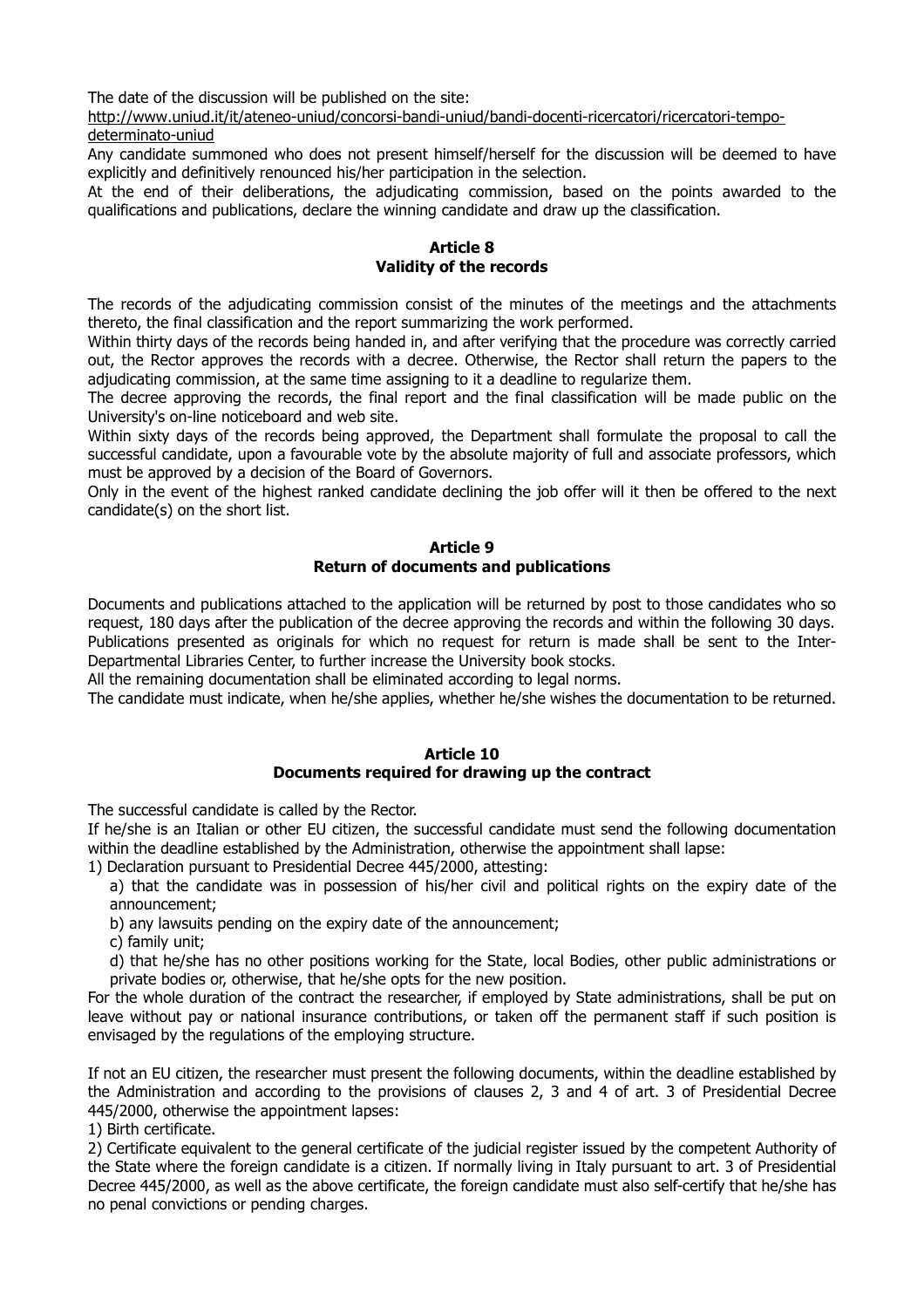3) Certificate of nationality.

4) Certificate attesting that the candidate was in possession of his/her civil and political rights on the expiry date of the announcement.

Documents as per 2), 3) and 4) must be dated no earlier than six months from the date the result of the competition was published.

Certificates issued by the competent Authorities of the State where the researcher is a citizen must be legalized by the Italian diplomatic or consular delegations abroad; if written in a foreign language, they must also have the Italian translation, certified as being in conformity with the foreign text, by the competent diplomatic or consular delegation or by an official translator.

#### **Article 11 Contract of work**

The Rector shall enter into a fixed-term contract of work with the successful candidate.

The introduction of the work contract shall in any case respect the limits established by current legislation in terms of the employment of personnel.

The researcher shall provide the services as per art. 1 of the announcement.

The contract shall last three years, extendible for two years only and once only, conditional on the finding of suitable funding in the future to cover the other two years and a positive assessment of the didactic activities and research carried out.

Annual gross remuneration: € 34,898.06, corresponding to the initial salary of a confirmed full-time researcher. The overall number of hours for didactic activities, additional didactics and services to students is 350 hours.

There is a probationary period of three months, during which each of the Parties may terminate the contract at any time with no notice, effective immediately upon communication to the other Party.

The researcher shall perform his activities in the place indicated in art. 1 of the announcement. He/she shall perform his activities according to the provisions of the contract and the programming of the competent bodies. The research shall be carried out under the direction of the person responsible for the research project.

The researcher shall respect the internal regulations concerning the protection of intellectual and industrial property and confidentiality, and also the directives issued by the scientific director concerning the diffusion of knowledge and know-how acquired during his activities.

The research must be self-certified every year by report and then validated by the person responsible for the research project or, if not available, by the Departmental Director. For the purposes of presenting the financial statement for research projects, the researcher's annual activities, including research, study and teaching, with the connected preparation, testing and organization, amount to 1500 hours per annum.

Direct teaching and other activities connected to teaching shall be certified by the class register and the register of didactic commitments.

Should the contract include assistance and care activities at the 'Azienda Sanitaria Universitaria Integrata di Udine' (Integrated University Hospital / Local Health Authority of Udine), such activities shall be carried out according to the terms set out in the Memorandum of Understanding for the provision of assistance and care activities between the Region of Friuli-Venezia and the University of Udine.

The researcher shall undergo the health checks provided by Legislative Decree 81/2008 and subsequent amendments.

The researcher is subject to the disciplinary competence of the Commission pursuant to art. 10 of Law 240/2010.

The dispositions of the University Statute shall also be applied to the researcher, including those concerning the possibility of voting and standing for election in the University bodies.

The researcher's work relationship is disciplined by current dispositions regarding subordinate work, including those concerning tax deductions and welfare and national health contributions for the employed.

According to the programming resources available, the Department may, with the researcher's consent and in the six months prior to the expiry of the contract, propose an extension thereof, for once only and for two years only, justifying said extension with reference to didactic and research requirements.

The researcher's teaching and research shall be evaluated by a suitable commission appointed by the Rector, based on a report prepared by the Department.

If the assessment is positive, the proposed extension is subject to approval by the Board of Governors within the deadline of the contract to be extended.

The work relationship shall terminate when the contract expires or if one of the Parties withdraws.

The researcher may withdraw from the contract by giving the University a sixty-day notice. In the absence of such notice, the University has the right to withhold from the researcher an amount corresponding to the